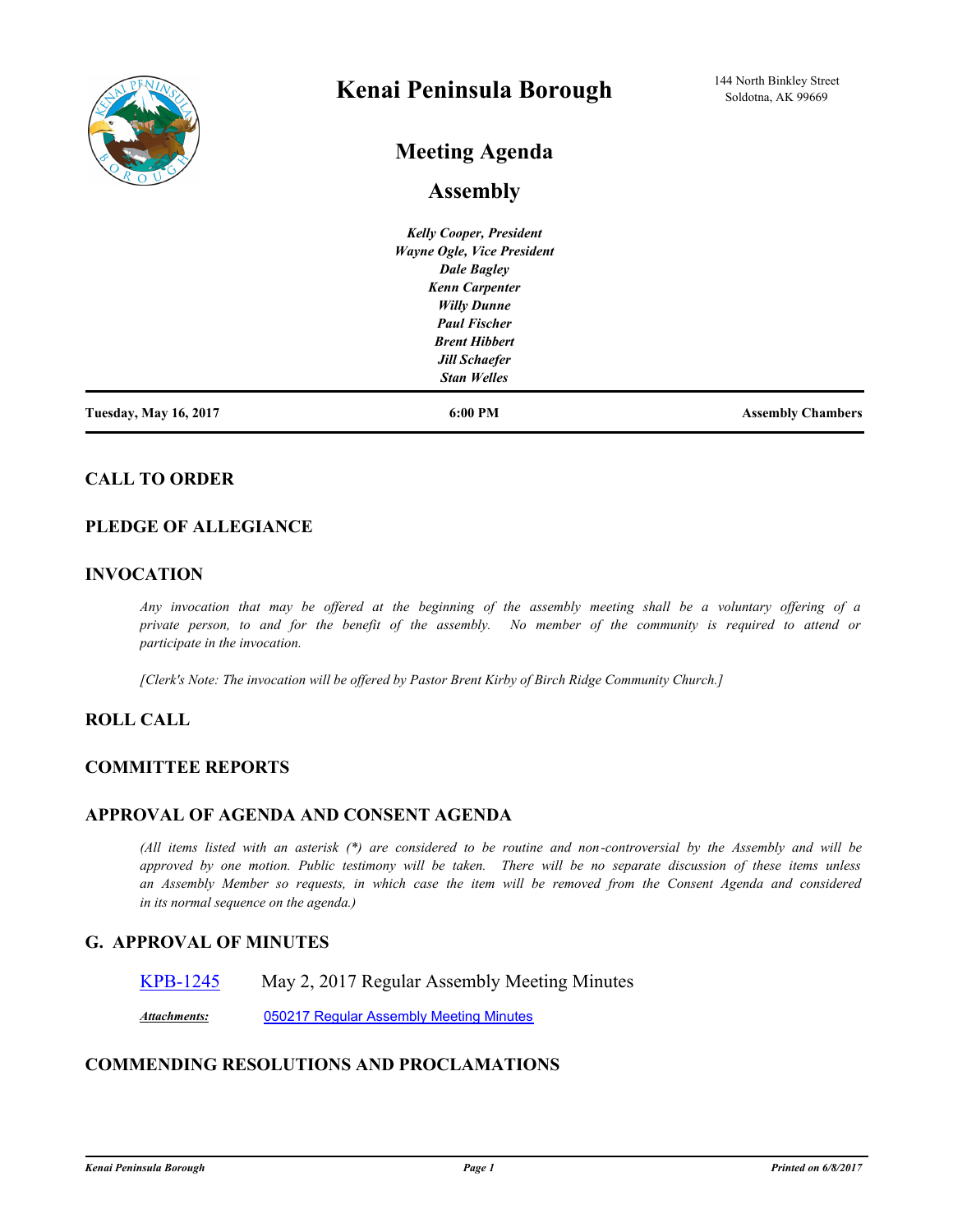### **PRESENTATIONS WITH PRIOR NOTICE**

*(20 minutes total)*

| <b>KPB-1219</b> | Central Peninsula Hospital Quarterly Report (10 minutes) |
|-----------------|----------------------------------------------------------|
|-----------------|----------------------------------------------------------|

*Attachments:* [CPH Quarterly Report](http://kpb.legistar.com/gateway.aspx?M=F&ID=1d0cd982-7802-4c89-b11c-dd21c57a95f7.pptx)

#### **PUBLIC COMMENTS ON ITEMS NOT APPEARING ON THE AGENDA**

*(3 minutes per speaker; 20 minutes aggregate)*

### **MAYOR'S REPORT**

[KPB-1224](http://kpb.legistar.com/gateway.aspx?m=l&id=/matter.aspx?key=11504) Mayor's Report Memo

*Attachments:* [Mayor Report Memo](http://kpb.legistar.com/gateway.aspx?M=F&ID=1eda0ce6-02fa-4a7c-9328-8dac31b58522.pdf)

- 1. Assembly Requests/Responses None.
- 2. Agreements and Contracts
- Authorization to Award Contract for ITB17-023 Central Peninsula Landfill Cell 3 Development to Southcentral Construction, Anchorage, AK **a.** [KPB-1225](http://kpb.legistar.com/gateway.aspx?m=l&id=/matter.aspx?key=11505)

*Attachments:* [ITB17-023 Central Peninsula Landfill Cell 3](http://kpb.legistar.com/gateway.aspx?M=F&ID=ca21c3c0-2278-4180-99af-d5eb6e71d52e.pdf)

Authorization to Award Contract for ITB17-027 Relocatable Classroom Construction- Install to Diversified Construction, Inc., Eagle River, AK **b.** [KPB-1226](http://kpb.legistar.com/gateway.aspx?m=l&id=/matter.aspx?key=11506)

*Attachments:* [ITB17-027 Relocatable Classroom](http://kpb.legistar.com/gateway.aspx?M=F&ID=15895cd8-f079-4f97-b745-d0aefd1d4940.pdf)

Authorization to Award Contract for ITB17-026 Soldotna High School Exterior Door Replacement to Eberline Building & Supply of Soldotna, AK **c.** [KPB-1229](http://kpb.legistar.com/gateway.aspx?m=l&id=/matter.aspx?key=11509)

*Attachments:* [ITB17-026 Soldotna High School](http://kpb.legistar.com/gateway.aspx?M=F&ID=6ab77d6a-0677-40d3-bff7-d82e564ada40.pdf)

Authorization to Award Contract for ITB17-031 Tracy Avenue Project No. S7TRA to Clark Management Inc., Anchor Point, AK **d.** [KPB-1227](http://kpb.legistar.com/gateway.aspx?m=l&id=/matter.aspx?key=11507)

*Attachments:* [ITB17-031 Tracy Avenue](http://kpb.legistar.com/gateway.aspx?M=F&ID=f245c464-f799-4052-a850-32db2b707798.pdf)

Authorization to Award Contract for ITB17-028 2017 CIP Diane Street & Glacier Avenue West Project No. C2DIA to CIC Inc., Soldotna, AK **e.** [KPB-1228](http://kpb.legistar.com/gateway.aspx?m=l&id=/matter.aspx?key=11508)

*Attachments:* [ITB17-028 Diane Street](http://kpb.legistar.com/gateway.aspx?M=F&ID=484ae640-5299-48a9-ae8e-97fb8656ddb1.pdf)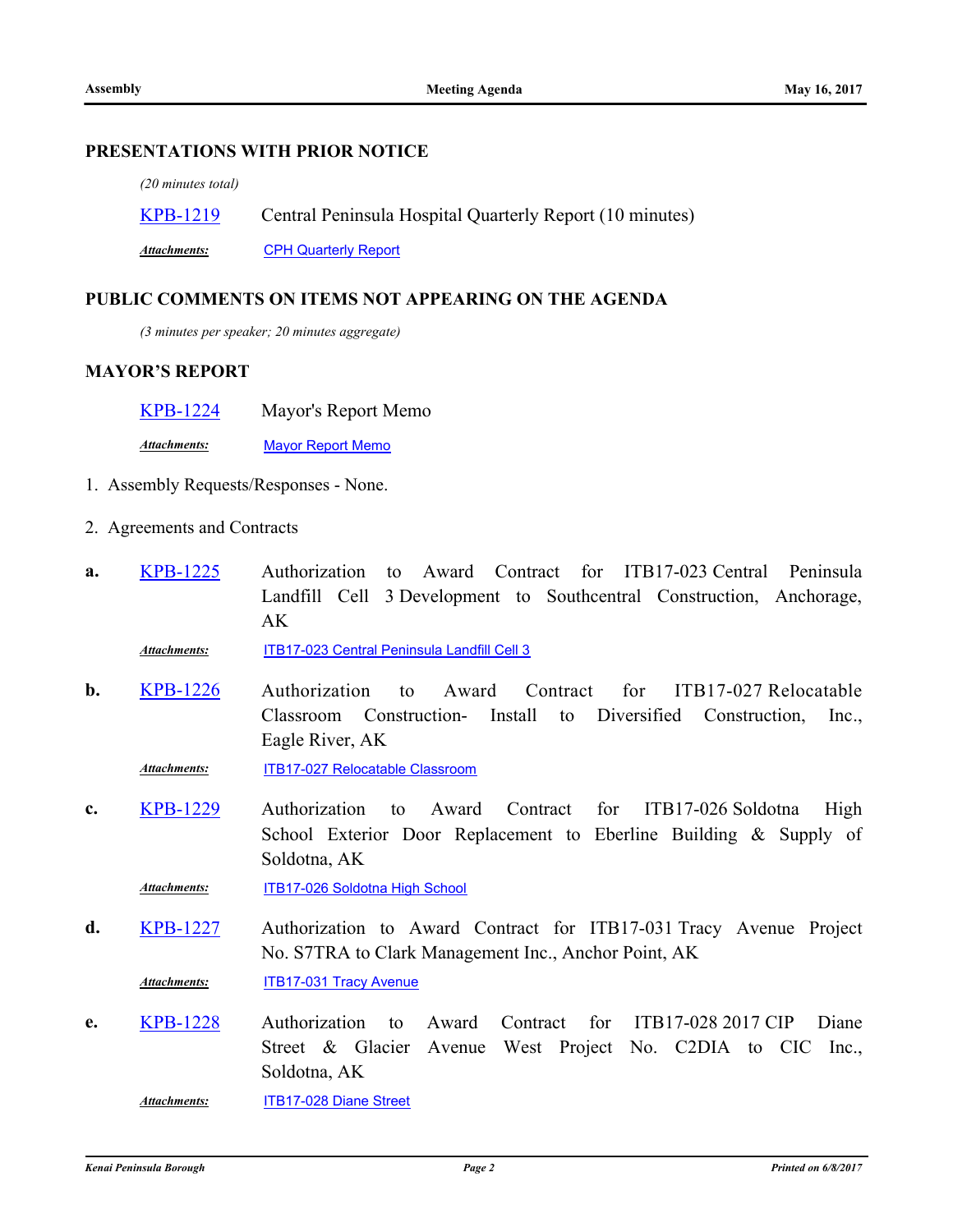| f.       | <b>KPB-1230</b>                                                                                                                                    | Authorization to Award Contract for ITB17-029 2017 CIP Alex Drive,<br>Alex Court, Hawkins Court & Thelma Court Project No. C5ALE to<br>Foster Construction, LLC, Soldotna, AK |  |  |  |  |  |
|----------|----------------------------------------------------------------------------------------------------------------------------------------------------|-------------------------------------------------------------------------------------------------------------------------------------------------------------------------------|--|--|--|--|--|
|          | <b>Attachments:</b>                                                                                                                                | <b>ITB17-029 Alex Drive</b>                                                                                                                                                   |  |  |  |  |  |
| g.       | <b>KPB-1231</b>                                                                                                                                    | Authorization to Award Contract for ITB17-030 Hill Avenue and Tom<br>Cat Drive Project No. S7HIL to Clark Management Inc., Anchor<br>Point, AK                                |  |  |  |  |  |
|          | <b>Attachments:</b>                                                                                                                                | ITB17-030 Hill Avenue                                                                                                                                                         |  |  |  |  |  |
| h.       | <b>KPB-1232</b>                                                                                                                                    | for<br>Contract<br>ITB17-034 2017 CIP<br>Neolan<br>Authorization<br>Award<br>to<br>Drive Project No. S8NEO to East Road Services Inc., Homer, AK                              |  |  |  |  |  |
|          | <b>Attachments:</b>                                                                                                                                | ITB17-034 Neolan Drive                                                                                                                                                        |  |  |  |  |  |
| i.       | <b>KPB-1233</b>                                                                                                                                    | Authorization to Award Contract for ITB17-033 2017 CIP Ravenquest<br>No. E3RVN<br>Great Northern<br>Project<br>Construction $\&$<br>Avenue<br>to<br>Management, Soldotna, AK  |  |  |  |  |  |
|          | <b>Attachments:</b>                                                                                                                                | <b>ITB17-033 Ravenquest Avenue</b>                                                                                                                                            |  |  |  |  |  |
| j.       | ITB17-032 2017 CIP<br><b>KPB-1234</b><br>Authorization<br>Award<br>Contract<br>for<br>Alder<br>to<br>Avenue Project No. W5ALD to JC Johnson & Sons |                                                                                                                                                                               |  |  |  |  |  |
|          | Attachments:                                                                                                                                       | ITB17-032 Alder Avenue                                                                                                                                                        |  |  |  |  |  |
| 3. Other |                                                                                                                                                    |                                                                                                                                                                               |  |  |  |  |  |
| a.       | <b>KPB-1235</b>                                                                                                                                    | Revenue-Expenditure Report - April 2017                                                                                                                                       |  |  |  |  |  |
|          | <b>Attachments:</b>                                                                                                                                | Revenue - Expenditure Report - April 2017                                                                                                                                     |  |  |  |  |  |
| b.       | <b>KPB-1236</b>                                                                                                                                    | Budget Revision - April 2017                                                                                                                                                  |  |  |  |  |  |
|          | <b>Attachments:</b>                                                                                                                                | <b>Budget Revisions - April 2017</b>                                                                                                                                          |  |  |  |  |  |
| c.       | <b>KPB-1237</b>                                                                                                                                    | Certificate of Achievement for Excellence in Financial Reporting for<br>the comprehensive annual financial report for the fiscal year ended<br>2016                           |  |  |  |  |  |
|          | <b>Attachments:</b>                                                                                                                                | <b>Certifcate of Achievement for Excellence</b>                                                                                                                               |  |  |  |  |  |
| d.       | <b>KPB-1238</b>                                                                                                                                    | FY17-3RD Quarter Senior Grant Narrative Reports                                                                                                                               |  |  |  |  |  |
|          | <b>Attachments:</b>                                                                                                                                | <b>FY17 - 3rd Quarter Senior Grant Narrative Reports</b>                                                                                                                      |  |  |  |  |  |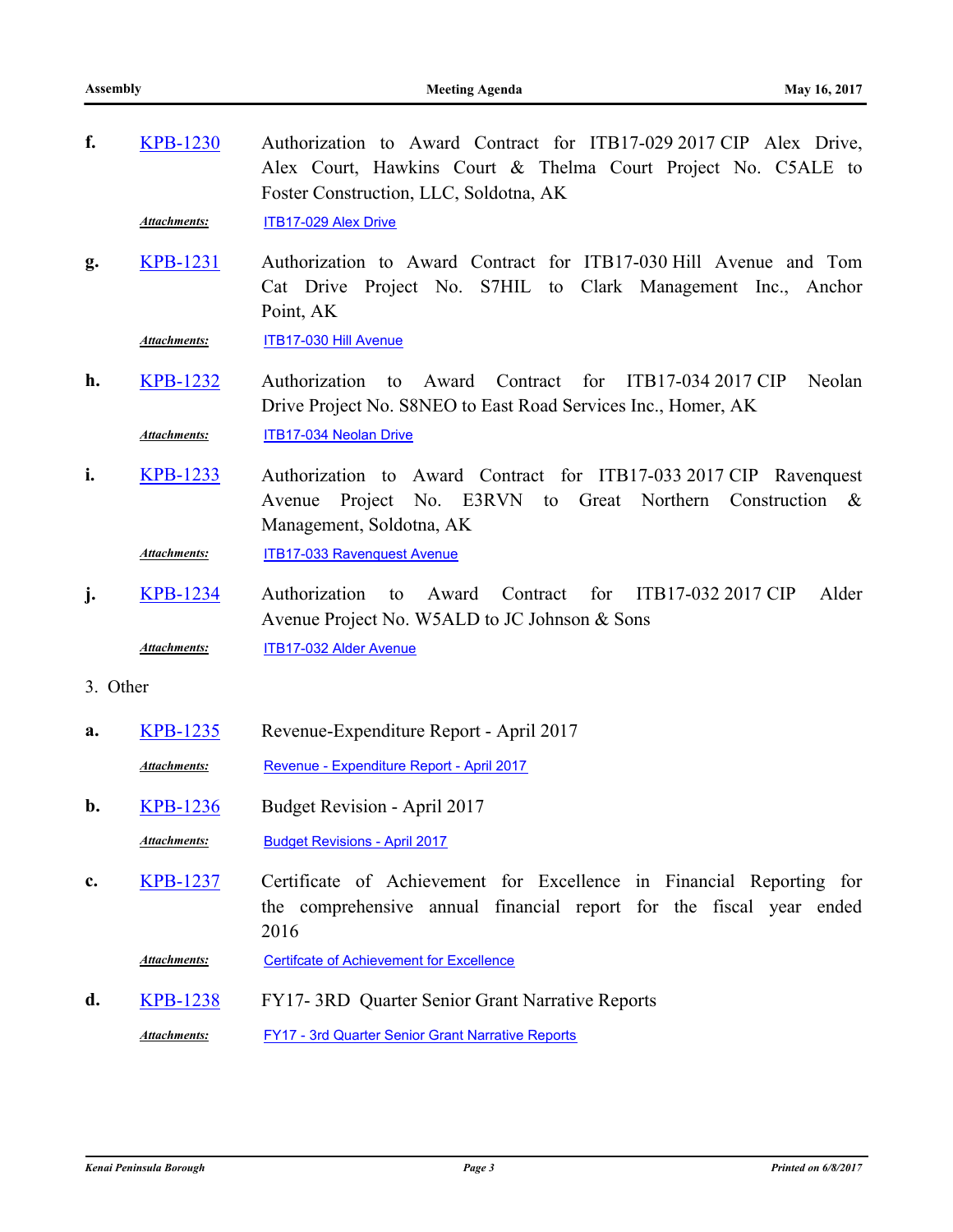# **e.** [KPB-1239](http://kpb.legistar.com/gateway.aspx?m=l&id=/matter.aspx?key=11519) FY17- 3RD Quarter Non-department Grant Reports Attachments: [FY17 - 3rd Quarter Non-departmental Grant Reports](http://kpb.legistar.com/gateway.aspx?M=F&ID=27f50a2c-257c-4461-9580-9cb2d40c2dd1.pdf)

# **L. ITEMS NOT COMPLETED FROM PRIOR AGENDA**

# **PUBLIC HEARINGS ON ORDINANCES**

*(Testimony limited to 3 minutes per speaker)*

# Ordinances referred to Finance Committee

| 2016-19-40          | An Ordinance Appropriating \$5,999,365.15 in Bond Proceeds for the    |  |  |  |  |  |
|---------------------|-----------------------------------------------------------------------|--|--|--|--|--|
|                     | Purpose of Planning, Designing, Site Preparation, Constructing<br>and |  |  |  |  |  |
|                     | Equipping the Solid Waste Disposal Facilities (Mayor)                 |  |  |  |  |  |
| <b>Attachments:</b> | O2016-19-40                                                           |  |  |  |  |  |
|                     | <b>Memo</b>                                                           |  |  |  |  |  |
|                     | Reference Document Ordinance 2016-19-18                               |  |  |  |  |  |
| 2016-19-41          | An Ordinance Appropriating \$4,795,699.85 in Bond Proceeds for the    |  |  |  |  |  |
|                     | Purpose of Planning, Designing, Constructing and Equipping<br>South   |  |  |  |  |  |
|                     | Peninsula Hospital Facilities and the Homer Medical Center (Mayor)    |  |  |  |  |  |
| <b>Attachments:</b> | O2016-19-41                                                           |  |  |  |  |  |
|                     | <b>Memo</b>                                                           |  |  |  |  |  |
|                     | Reference Document Ordinance 2016-19-02                               |  |  |  |  |  |
|                     | Reference Document Ordinance 2016-19-19                               |  |  |  |  |  |
| 2016-19-42          | An Ordinance Appropriating \$25,000 for Legal Services to Advise the  |  |  |  |  |  |
|                     | Board of Equalization (Mayor)                                         |  |  |  |  |  |
| Attachments:        | O2016-19-42                                                           |  |  |  |  |  |
|                     | <b>Memo</b>                                                           |  |  |  |  |  |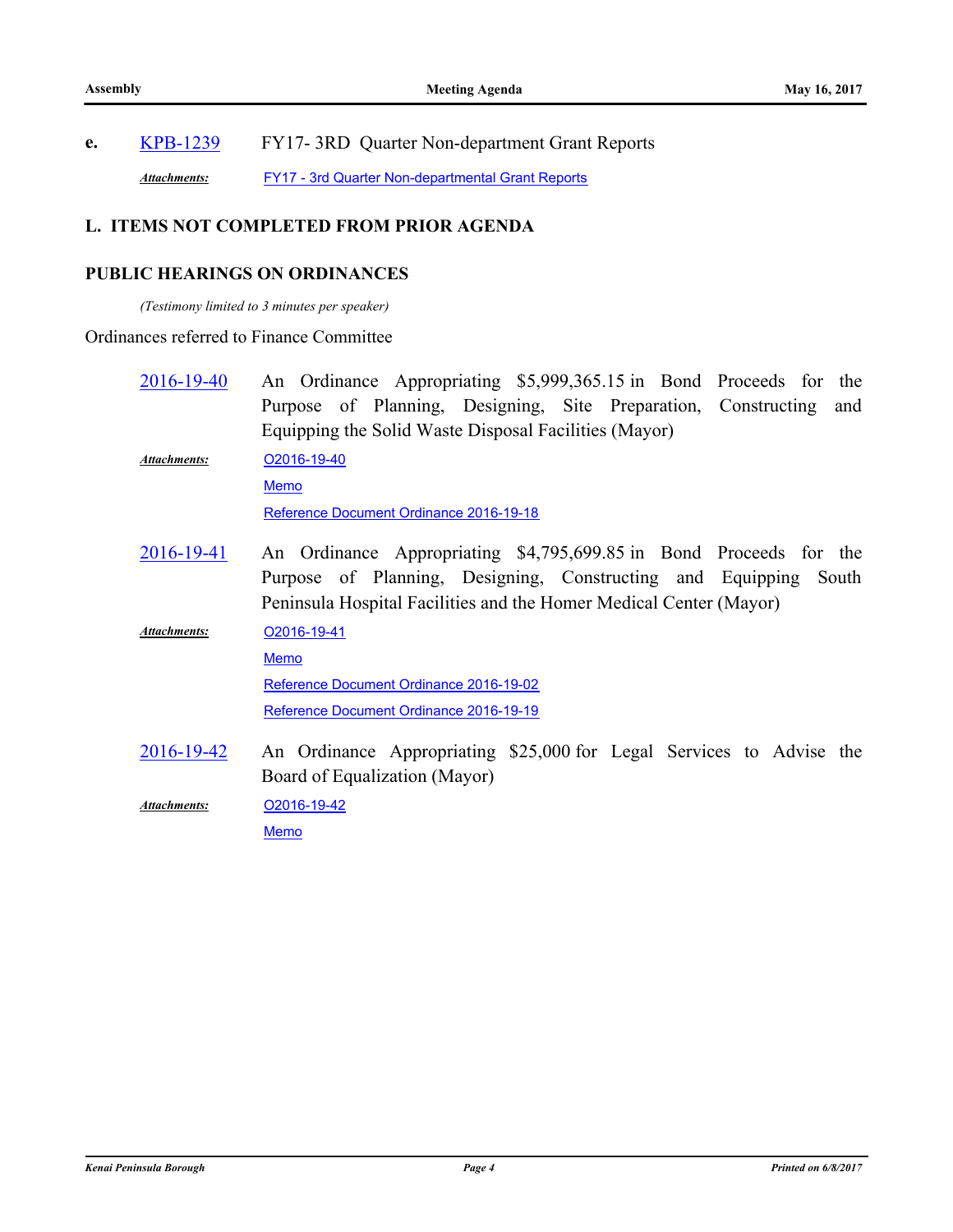| 2017-19             | Ordinance Appropriating Funds for Fiscal Year 2018 (Mayor)<br>An<br>(Final Hearing) |  |  |  |  |  |  |
|---------------------|-------------------------------------------------------------------------------------|--|--|--|--|--|--|
| <b>Attachments:</b> | Ordinance 2017-19                                                                   |  |  |  |  |  |  |
|                     | Welles Amendment (Dealt with on 06/06/17)                                           |  |  |  |  |  |  |
|                     | <b>Bagley Amendment (Dealt with on 06/06/17)</b>                                    |  |  |  |  |  |  |
|                     | Administration Amendment #2 (Dealt with on 06/06/17)                                |  |  |  |  |  |  |
|                     | <b>Memo</b>                                                                         |  |  |  |  |  |  |
|                     | <b>FY18 Mayor Proposed Budget</b>                                                   |  |  |  |  |  |  |
|                     | <b>FY2018 Assembly Budget Presentation</b>                                          |  |  |  |  |  |  |
|                     | <b>Addtl Revenue Options</b>                                                        |  |  |  |  |  |  |
|                     | <b>Public Comments</b>                                                              |  |  |  |  |  |  |
|                     | Administration Amendment #1 (Dealt with on 5/16/17)                                 |  |  |  |  |  |  |
|                     | <b>Addtl Public Comments</b>                                                        |  |  |  |  |  |  |
|                     | Ogle Amendments (Dealt with on 06/06/17)                                            |  |  |  |  |  |  |

Ordinances referred to Lands Committee

An Ordinance Authorizing the Exchange of Certain Lands with James Roukema and Elizabeth Ehama Near Milepost 7.8 Kalifornsky Beach Road (Mayor) [2017-10](http://kpb.legistar.com/gateway.aspx?m=l&id=/matter.aspx?key=11456) [O2017-10](http://kpb.legistar.com/gateway.aspx?M=F&ID=64d678bf-301e-4d8e-8d68-0a839a762153.pdf) [Planning Commissions Recommendations](http://kpb.legistar.com/gateway.aspx?M=F&ID=4d433c82-192f-4222-8efa-12182d19df93.pdf) [Memo](http://kpb.legistar.com/gateway.aspx?M=F&ID=9bad5277-6a7b-4b0c-a824-8a940e186f33.pdf) [Exhibit A - Plan of Survey](http://kpb.legistar.com/gateway.aspx?M=F&ID=57580d77-d6e5-4d3a-b225-cbccda1ba026.pdf) [Exchange Agreement](http://kpb.legistar.com/gateway.aspx?M=F&ID=458f10bc-80da-4979-a738-74655964d0b3.doc) [Vicinity Map](http://kpb.legistar.com/gateway.aspx?M=F&ID=1c46063c-af92-49ce-bd02-1e78d8ba7684.pdf) *Attachments:*

**[Aerial Plan of Survey](http://kpb.legistar.com/gateway.aspx?M=F&ID=03854862-4f6c-49b1-9741-0dfb59ee8685.pdf)** 

Ordinances referred to Policies and Procedures Committee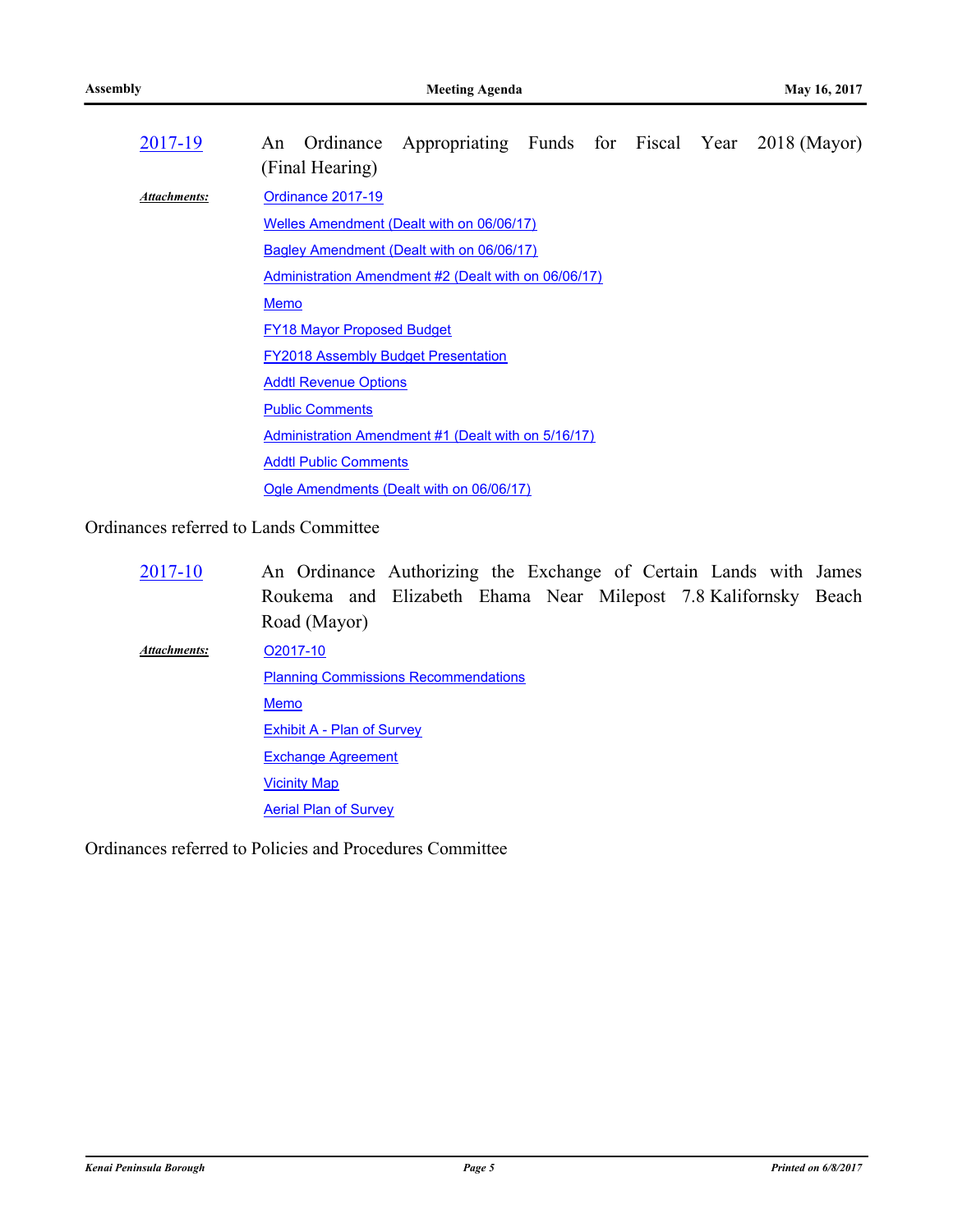| An Ordinance Creating the Eastern Peninsula Highway Emergency              |  |  |  |  |  |  |
|----------------------------------------------------------------------------|--|--|--|--|--|--|
| Service Area ("EPHESA") (Mayor)                                            |  |  |  |  |  |  |
| O <sub>2017</sub> -09                                                      |  |  |  |  |  |  |
| <b>Amendment Memo 051617</b>                                               |  |  |  |  |  |  |
| <b>Memo</b>                                                                |  |  |  |  |  |  |
| <b>Map of Proposed Service Area</b>                                        |  |  |  |  |  |  |
| <b>Letter of Support from Colonel James Cockrell AST Director</b>          |  |  |  |  |  |  |
| Letter of Support from Lori Tyler, Cooper Landing Emergency Services       |  |  |  |  |  |  |
| <b>Letter of Support Cooper Landing Emergency Services</b>                 |  |  |  |  |  |  |
| Letter of Support Moose Pass Volunteer Fire Company                        |  |  |  |  |  |  |
| <b>Letter of Support Girdwood Board of Supervisors</b>                     |  |  |  |  |  |  |
| Letter of Support Bear Creek Fire Service Area                             |  |  |  |  |  |  |
| <b>Letter of Support Hope Emergency Services</b>                           |  |  |  |  |  |  |
| <b>Kachemak Emergency Servicar Area Resolution Supporting Service Area</b> |  |  |  |  |  |  |
| <b>Letter of Support Alaska Wildland Adventures</b>                        |  |  |  |  |  |  |
| <b>Letter of Support SREMS</b>                                             |  |  |  |  |  |  |
| <b>Public Comment</b>                                                      |  |  |  |  |  |  |
|                                                                            |  |  |  |  |  |  |

# **UNFINISHED BUSINESS**

# **NEW BUSINESS**

1. Ordinances for Introduction

Ordinances for Introduction and referred to the Finance Committee

| 2016-19-43   | An Ordinance Appropriating \$29,646.43 of Interest Income to Pay the                                                                                                            |
|--------------|---------------------------------------------------------------------------------------------------------------------------------------------------------------------------------|
|              | Cost of Kenai Peninsula Borough School Capital Improvements                                                                                                                     |
|              | (Mayor)                                                                                                                                                                         |
| Attachments: | Ordinance 2016-19-43                                                                                                                                                            |
|              | <b>Memo</b>                                                                                                                                                                     |
| 2017-11      | An Ordinance Amending KPB 5.18.200 to Change the Seasonal<br>Exemption from Sales Taxes of Non-Prepared Food Items to Apply<br>From October 1 to March 31 of Each Year (Bagley) |
| Attachments: | Ordinance 2017-11                                                                                                                                                               |
|              | <b>Memo</b>                                                                                                                                                                     |
|              | <b>Public Comments</b>                                                                                                                                                          |
|              |                                                                                                                                                                                 |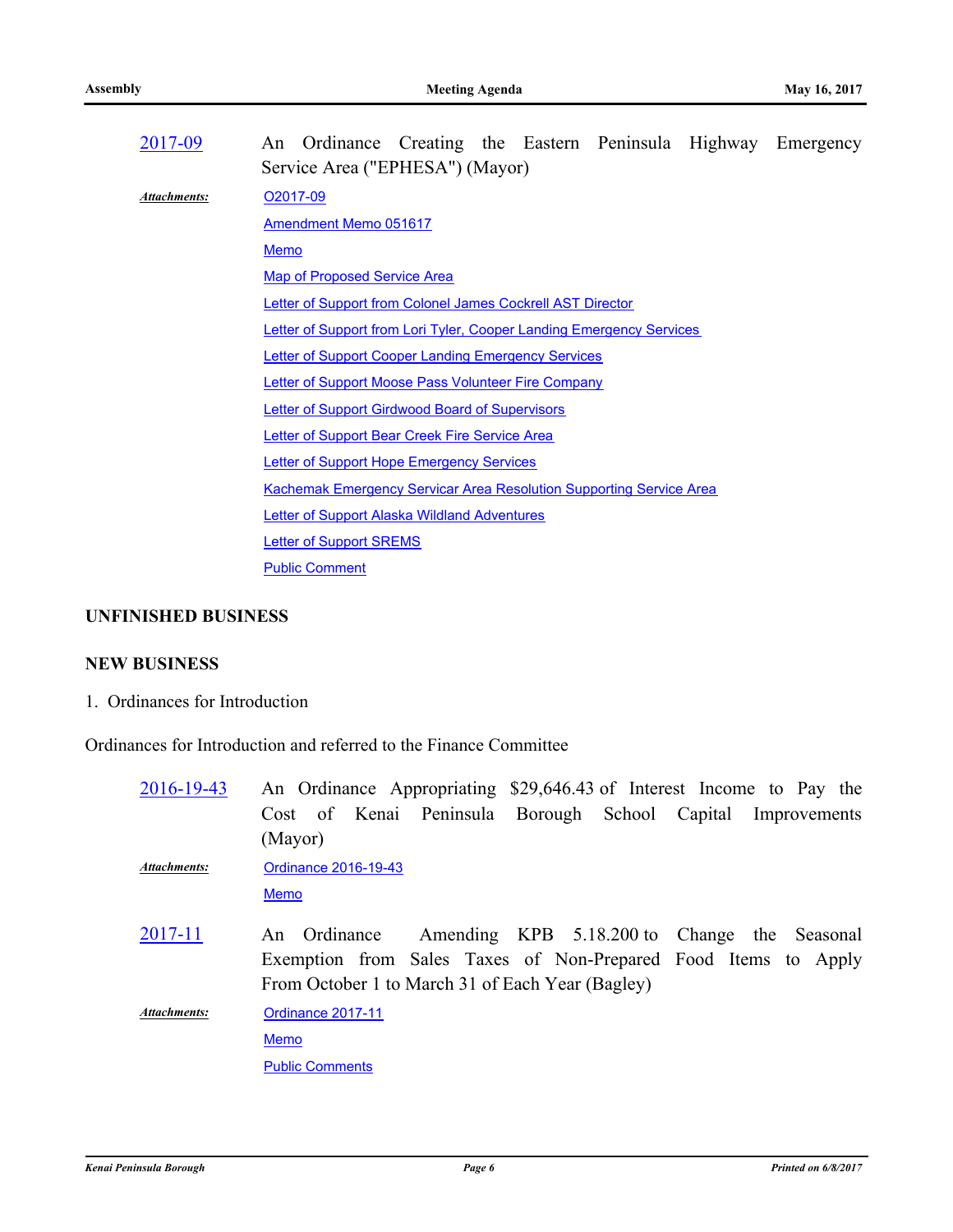Ordinances for Introduction and referred to the Lands Committee

- An Ordinance Authorizing a Cooperative Sale and Exchange of Interests in Lands with the State of Alaska Department of Transportation and Public Facilities in the Areas of Crown Pointe and Miller Loop Road (Mayor) [2017-12](http://kpb.legistar.com/gateway.aspx?m=l&id=/matter.aspx?key=11502)
- [Ordinance 2017-12](http://kpb.legistar.com/gateway.aspx?M=F&ID=282c8a4a-9aab-4671-a6c0-0db1426c22ac.doc) [Planning Commission Recommendation to Postpone](http://kpb.legistar.com/gateway.aspx?M=F&ID=30be12d7-5102-4aa2-bacb-5307b9fa1dff.pdf) [Memo](http://kpb.legistar.com/gateway.aspx?M=F&ID=dc542b1b-1469-441b-8948-02b50ebe01ba.pdf) **[Parcel Imagery](http://kpb.legistar.com/gateway.aspx?M=F&ID=038259ac-04b8-4204-b465-2a3517d06e63.pdf)** [Postponement Request \(Dealt with on 06/0617\)](http://kpb.legistar.com/gateway.aspx?M=F&ID=1a30d8c2-d2a6-4f02-94fc-62240bc1f270.pdf) *Attachments:*

### 2. Other

Other Items referred to Finance Committee

| <b>KPB-1220</b>     | Approving the Issuance of a Letter of Non-Objection to the Marijuana    |  |  |  |  |
|---------------------|-------------------------------------------------------------------------|--|--|--|--|
|                     | Control Board Regarding the New Limited Cultivation Marijuana           |  |  |  |  |
|                     | Facility License Application Filed by North Road Buds, Nikiski, AK      |  |  |  |  |
|                     | Subject to the following conditions:                                    |  |  |  |  |
|                     | 1. The marijuana establishment shall conduct their operation consistent |  |  |  |  |
|                     | with the site plan submitted to the Kenai Peninsula Borough.            |  |  |  |  |
|                     | 2. There shall be no parking in borough rights-of-way generated by the  |  |  |  |  |
|                     | marijuana establishment.                                                |  |  |  |  |
|                     | 3. The marijuana establishment shall remain current in all Kenai        |  |  |  |  |
|                     | Peninsula Borough tax obligations consistent with KPB 7.30.020(A).      |  |  |  |  |
| <b>Attachments:</b> | <b>Complete Application Package - 11794</b>                             |  |  |  |  |
|                     | Memo to Assembly with Recommendations                                   |  |  |  |  |
|                     | <b>PC Recommendations</b>                                               |  |  |  |  |
|                     | <b>Acknowledgement Form - 11794</b>                                     |  |  |  |  |
|                     | Site Development Plan - 11794                                           |  |  |  |  |
|                     | Planning Staff Report - 11794                                           |  |  |  |  |
|                     | Maps and Site Plan - 11794                                              |  |  |  |  |

Other items referred to Lands Committee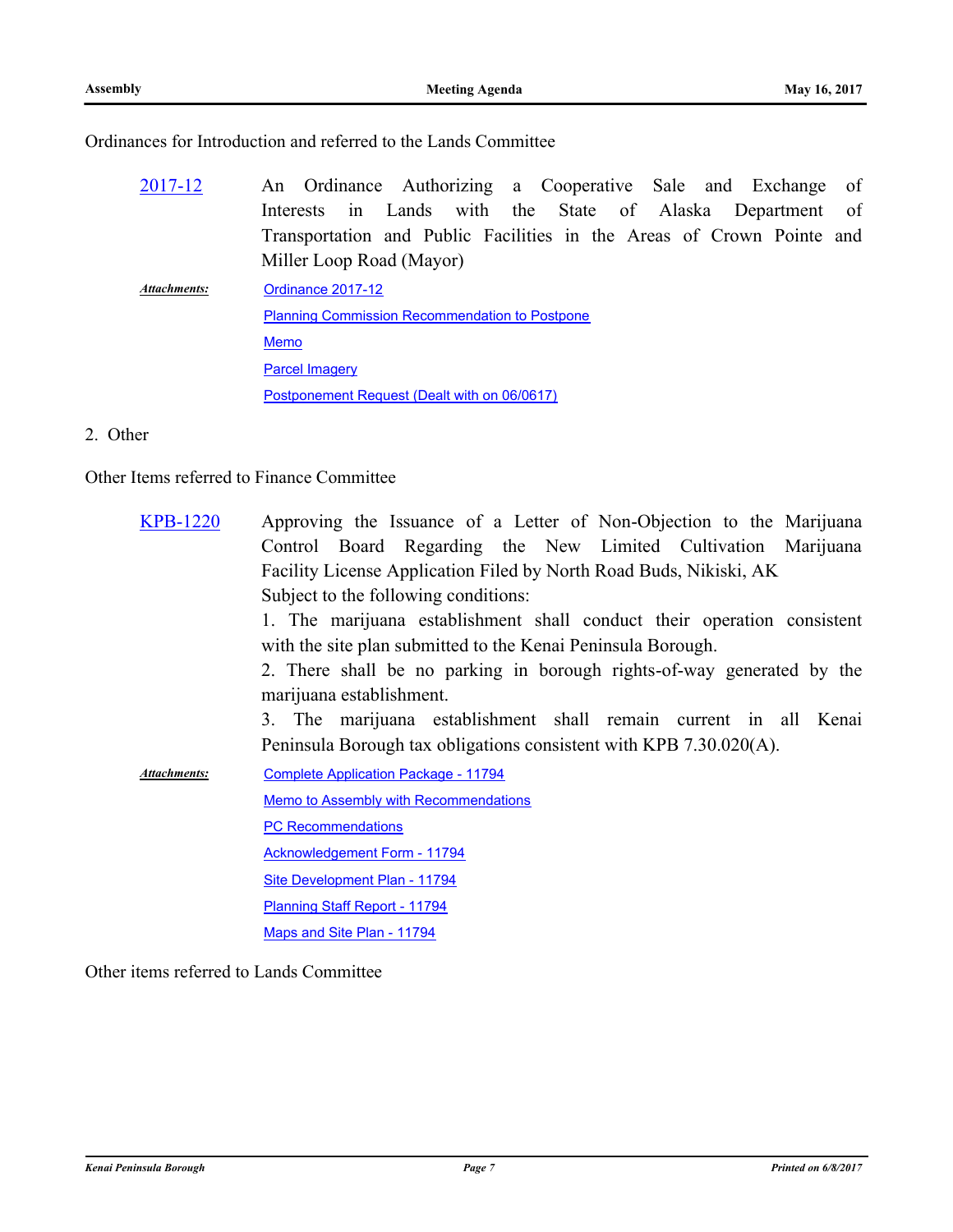Petition to Vacate 66-foot section line easement running through the east side of Tract E1 as shown on Folz Subdivision, Snowden Addition, Plat SW 98-33. The section line easement being vacated is unconstructed and located within the SE  $\frac{1}{4}$  Section 27 and SW  $\frac{1}{4}$ Section 26, T1N, R1W, Seward Meridian, Alaska within the Kenai Peninsula Borough; KPBPC Resolution 2017-13; KPB File 2017-026 (Referred to Lands Committee) [KPB-1215](http://kpb.legistar.com/gateway.aspx?m=l&id=/matter.aspx?key=11494)

> [Clerk's Note: The Planning Commission approved the above referenced vacation by unanimous consent at its regularly scheduled April 24, 2017 meeting.]

*Attachments:*

**[Memo to Assembly](http://kpb.legistar.com/gateway.aspx?M=F&ID=cbf50191-c823-4100-9f74-57a63acb3d81.pdf)** [Planning Commission Notice of Decision](http://kpb.legistar.com/gateway.aspx?M=F&ID=90d23780-8f50-4452-b764-9e8f1c325860.pdf) [Planning Commission Reso 2017-13](http://kpb.legistar.com/gateway.aspx?M=F&ID=2489cf9a-66a1-456d-a753-00bf692732b4.pdf) [Plats](http://kpb.legistar.com/gateway.aspx?M=F&ID=c2d9e317-a422-4160-92ee-04f83ad0fa52.pdf) [Aerial Map](http://kpb.legistar.com/gateway.aspx?M=F&ID=6361f4ee-9979-4803-8d87-b43d34246058.pdf) [Wetlands Mapping](http://kpb.legistar.com/gateway.aspx?M=F&ID=98a74580-5c6f-46e8-bd7e-5680971a7273.pdf) [Vicinity Map](http://kpb.legistar.com/gateway.aspx?M=F&ID=9c9f84f9-2b12-4c2f-936a-4cccae3d8651.pdf) **[State of Alaska DNR Comments](http://kpb.legistar.com/gateway.aspx?M=F&ID=5ad3ebf8-db0e-4a8d-a917-088dfafee7b8.pdf) [Seward Utility Comments](http://kpb.legistar.com/gateway.aspx?M=F&ID=45132329-2a48-4ab0-a0cf-003d833c25ab.pdf) [Petition](http://kpb.legistar.com/gateway.aspx?M=F&ID=b76dac15-a973-41f3-8161-b0366962518a.pdf)**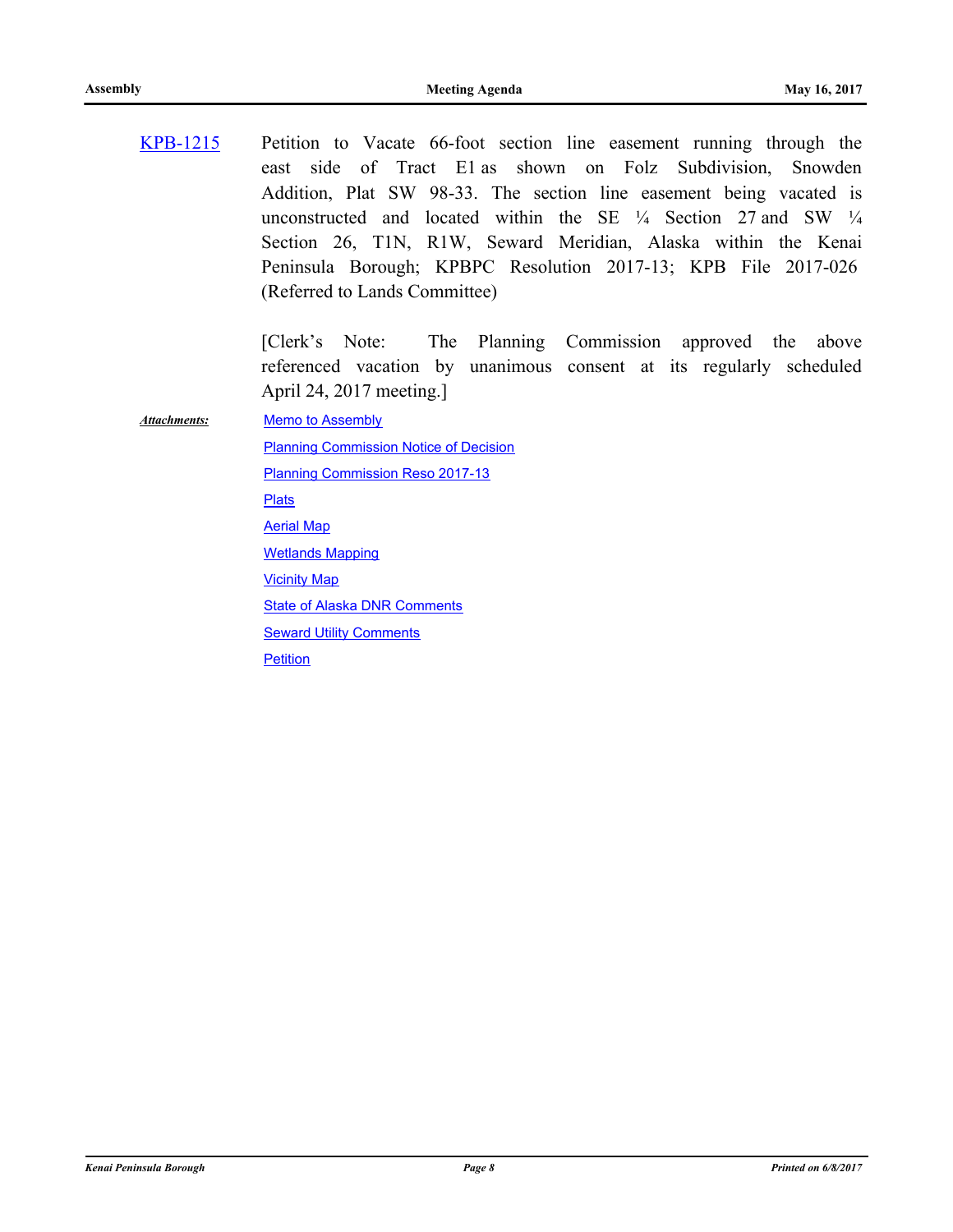Petition to Vacate that portion of the 33-foot wide Section Line Easement within the NE ¼ NE ¼ Section 23, T05N, R09W, lying north of Scout Lake Loop Road and east of Mountain Ridge Heights Subdivision (KN 77-162). The portion of easement being vacated is unconstructed and located within the NE ¼ NE1/4 of Section 23, T5N, R9W, Seward Meridian, Alaska, within the Kenai Peninsula Borough; KPB File 2017-028 (Referred to Lands Committee) [KPB-1216](http://kpb.legistar.com/gateway.aspx?m=l&id=/matter.aspx?key=11495)

> [Clerk's Note: The Planning Commission approved the above referenced vacation by unanimous consent at its regularly scheduled April 24, 2017 meeting.]

**[Memo to Assembly](http://kpb.legistar.com/gateway.aspx?M=F&ID=18c25627-7303-403d-9118-429f821ba66d.pdf)** [Planning Commission Notice of Decision](http://kpb.legistar.com/gateway.aspx?M=F&ID=4451ea0f-e401-4009-9bd8-692eb68ac283.pdf) **[Plats](http://kpb.legistar.com/gateway.aspx?M=F&ID=cb5b038d-b2dd-4f1a-b69d-82b972bf64ab.pdf)** [Aerial Map](http://kpb.legistar.com/gateway.aspx?M=F&ID=0b9c7c4c-1a1b-46af-966c-d3d975cdbb07.pdf) *Attachments:*

[Wetlands Map](http://kpb.legistar.com/gateway.aspx?M=F&ID=e961b625-3031-4b75-8eb8-7892003efb47.pdf)

[Four-foot Contours Map](http://kpb.legistar.com/gateway.aspx?M=F&ID=7a726fa8-75e7-4e52-bf77-5c9adb41853b.pdf) [Vicinity Map](http://kpb.legistar.com/gateway.aspx?M=F&ID=d7e65fe3-3335-4ac7-b5c9-c276f2d18240.pdf)

[Road Service Area Engineer Comments](http://kpb.legistar.com/gateway.aspx?M=F&ID=db2ab708-a1c8-41f4-b672-c06050c81ea5.pdf)

[DNR Preliminary Decision & Public Notice](http://kpb.legistar.com/gateway.aspx?M=F&ID=7e9dd65d-164a-4399-af6d-d279c8c308f0.pdf)

### **PUBLIC COMMENTS AND PUBLIC PRESENTATIONS**

### **ASSEMBLY MEETING AND HEARING ANNOUNCEMENTS**

June 6, 2017 Regular Assembly Meeting 6:00 PM Borough Assembly Chambers, Soldotna, Alaska

# **ASSEMBLY COMMENTS**

### **S. PENDING LEGISLATION**

*(This item lists legislation which will be addressed at a later date as noted.)*